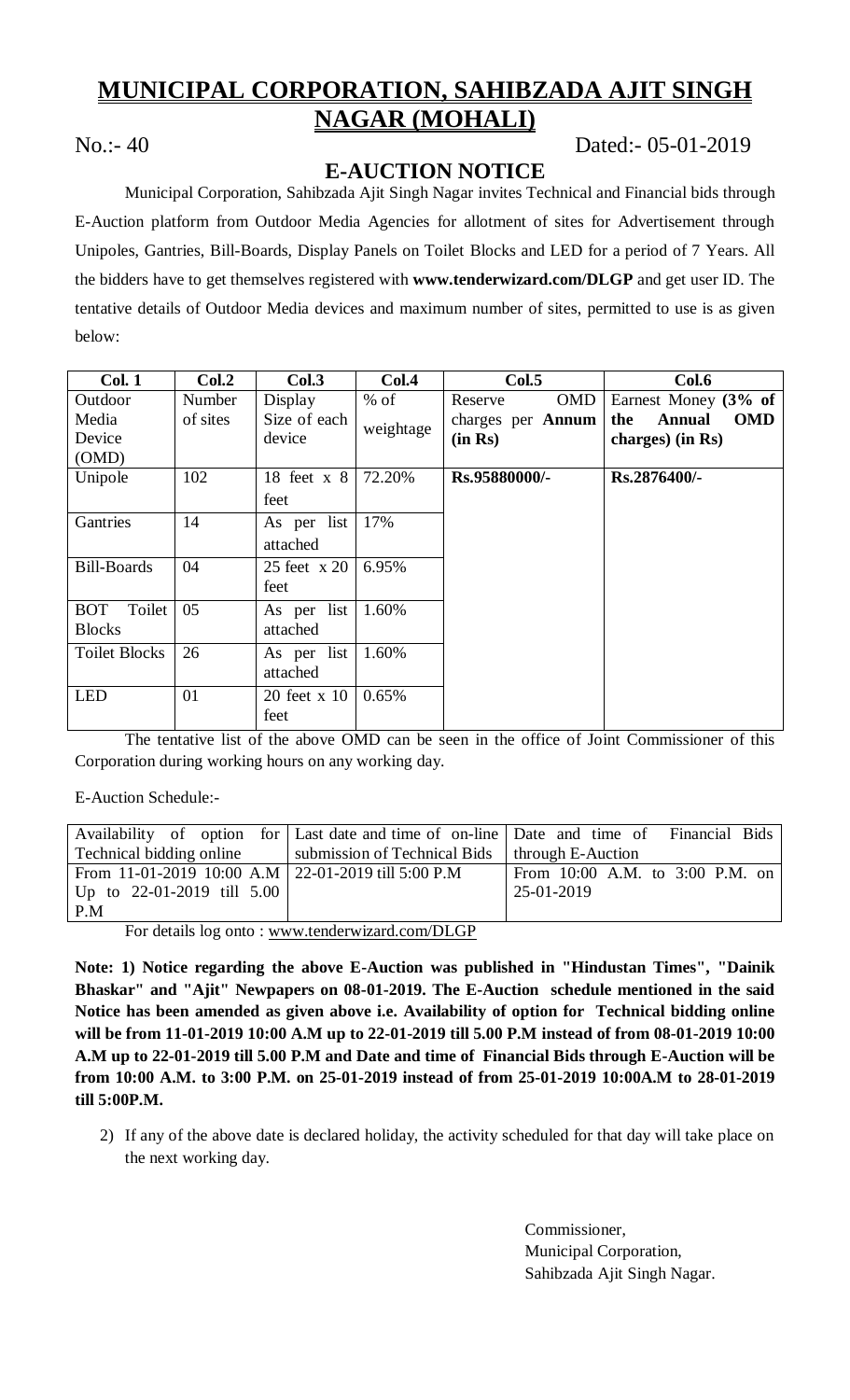# **1. Scope of Work:**

- 1.1) Allotment of Outdoor Media **sites**/Devices (OMD) in lieu of OMD Display Charges for 7 years through progressive bidding. However, the period will be extended by 2 years subject to fulfillment of terms and conditions and no default by the successful bidder during the initial period of 7 years.
- 1.2) It may be ensured that in case, OMDs are to be lit, the glare of illumination should fall only on the display area and should not cause distraction to drivers of vehicles.
- 1.3) Poles of gantries are to be covered with high grade green color reflective tape or should be painted with a reflective color paint up to height of 5ft. from the ground, so that pole of gantry is visible to coming traffic from a safe distance. Gantry structures should not hinder/obstruct vehicular/pedestrian movement.
- 1.4) Successful Bidder will be allowed to use the existing structure of all Unipoles, Bill-Boards, Gantries and Toilet Blocks except one Unipole located each at Kumbra Chowk, PCL Chowk, Phase7/8 Traffic light Point, Phase 3/5 Traffic Light Point and at the Corner of PSEB office on Fortis Hospital to Burail Jail road as these are to be used and kept reserved by this Municipal Corporation to display Social message, policies of Government etc. Some of the existing OMDs and the sites where such OMDs exist are not being allotted through this E-Auction, Successful bidder will be allowed to use such OMDs, however, the shifting of these OMDs to some other site has to be done by the successful bidder at his own cost. Successful bidder will ensure that the place from where such OMDs is removed is repaired by levelling and filling it with concrete where required. If any new structure has to be constructed, that has to be constructed by the agency at its own cost as per the specifications mentioned in Point No. 10 of General terms and conditions of this E-Auction Notice. **On expiry of the contract period or on termination of contract due to any reason, these devices /structures will become the property of this Municipal corporation and the successful Bidder will not have any claim over them**.

## **2. Technical Bid and Financial Bid Eligibility Criteria:-**

- 2.1) Bidder (individuals , company, firm, entity) should have at least 3 crore turnover in each 3 of the at least last 4 financial years (2014-15, 2015-16, 2016-17, 2017-18) or having Net-Worth of more than 1.5 crore and having 3 year experience in the field of Outdoor Advertising. The bidder will produce Certificate by Statuary Auditor for the same.
- 2.2) The bidder can be Individual Proprietor, Registered partnership firm, LLP (Limited Liability Partnership), Registered Co-operative Society, Public or Private limited company incorporated under Indian Companies Act, 1956/2013. The bidder should be legally competent to enter into contract as per prevailing laws.
- 2.3) The bidders, who were or have been allotted advertisement work at any time by this Corporation, will have to furnish a "No Due Certificate" from this Corporation. Dues means any due of license fee/OMD charges, GST, Taxes, Penalty and Interest etc. The bidder would apply for the NOC to Municipal Corporation, Sahibzada Ajit Singh Nagar in writing in this regard. The agencies which have obtained NOC /NDC from this Municipal Corporation to participate in E-Auction Notice no. 3554 dated: 27-11-2018, need not to obtain fresh NOC/NDC i.e. NOC/NDC obtained earlier can be used to participate in this E-Auction.
- 2.4) The bidders will have to submit an Affidavit duly attested by  $1<sup>st</sup>$  class Magistrate on Non-judicial stamp paper of Rs.100 /that he /their company/ agency/ firm etc. or any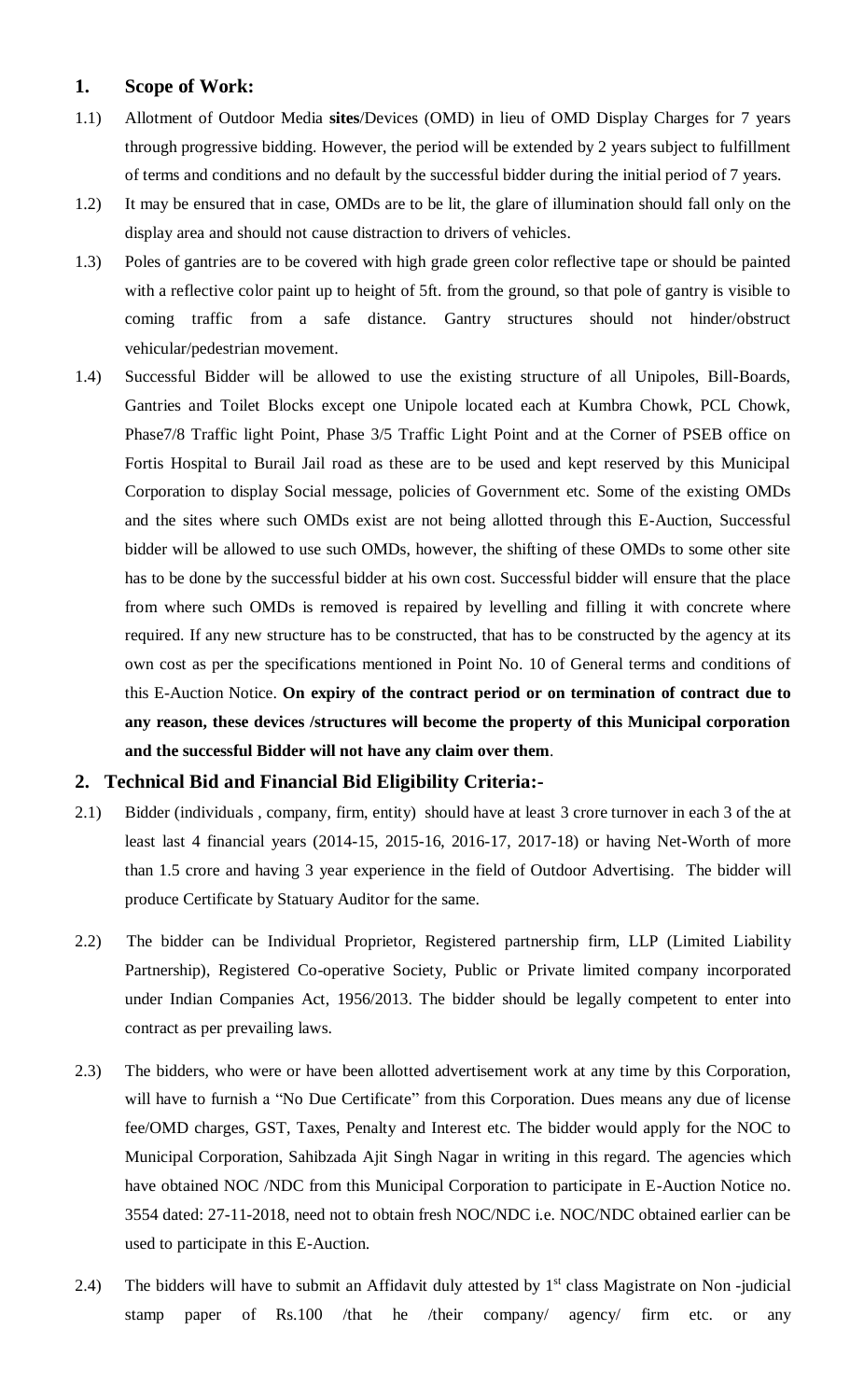Director/Partner/member/Authorised Signatory of their company/ agency/ firm etc. does not stand blacklisted/debarred/defaulter as on the date of submission of bid by Central Government, State Government,any Municipal Corporation /Council anywhere in India. In case the bidder submits any false information, this Corporation reserves the right to forfeit the earnest money deposited, initiate legal action and blacklist such bidder. If the Director/Partner/Proprietor/Authorised Signatory etc. of any company/ agency/ firm/Individual etc. has remained the Director/Partner/Proprietor etc. of a company/ agency/ firm/Individual etc. which stands blacklisted/debarred/defaulter as on the date of submission of auction/bid by any Government/Semi-Govt., Department/Authority/Agency anywhere in India, such agencies shall not be allowed to participate in E-auction/E-bidding process for this bidding in the Municipal Corporation, Sahibzada Ajit Singh Nagar.

- 2.5) Bidders will have to deposit **earnest money** along with online submission of technical bid on the E-Auction website as mentioned in the NIT before the start of bidding. The earnest money is to be paid on-line in the account mentioned in the E-Auction site in favour of Municipal Corporation, Sahibzada Ajit Singh Nagar.
- 2.6) The bidders will have to pay processing fee though E payment (Online).
- 2.7) Bidder shall upload self attested scanned copies of all the papers & all the certificates as required for eligibility criteria at the time of submission of Technical bids:
	- i. Turnover Certificate/Latest Audited Balance Sheet of any of 3 Financial Year out of 2014-15, 2015-16, 2016-17 and 2017-18.
- ii. Affidavit as mentioned in 2.4 of Technical Bid eligibilty criteria.
- iii. NOC from Municipal Corporation, Sahibzada Ajit Singh Nagar.
- iv. Solvency Certificate as per 2.8 of Technical Bid eligibilty criteria.
- 2.8) Bidder shall furnish latest solvency certificate of Rs.3.0 crore issued by a Bank at the time of submission of Technical bid.
- 2.9) **The bidders will have to quote/submit their financial bid alongwith the Technical bid. The financial bid will have to be more than the reserve price fixed by the Municipal Corporation. The financial bid will be opened of only those bidders who will qualify the technical bid. The leading (highest) financial bid (H1) will be the Up-set price for the E-Auction.**
- 2.10) **If no bid is received in the E-Auction then H1 of the financial bid will be considered/treated as H1 of E-Auction.**
- 2.11) Allotment will be made on the basis of highest total OMD charges quoted by the bidders. The bidders quoting highest amount of OMD charges will be declared successful subject to fulfilling all other conditions of NIT. All devices will be allotted in a single lot and no splitting is allowed.
- 2.12) The financial evaluation of the bid will be considered on the total quoted price. Such price should be exclusive of any taxes.
- 2.13) After completion of Online E-Auction, the closing price (CP) shall be considered as H1 rate.
- 2.14) Proxy Bids(Auto Bid): Proxy bidding (Auto Bid) feature is a pro bidder feature to safeguard the bidder's interest in event of internet failure or to avoid last minute rush. The proxy bidding feature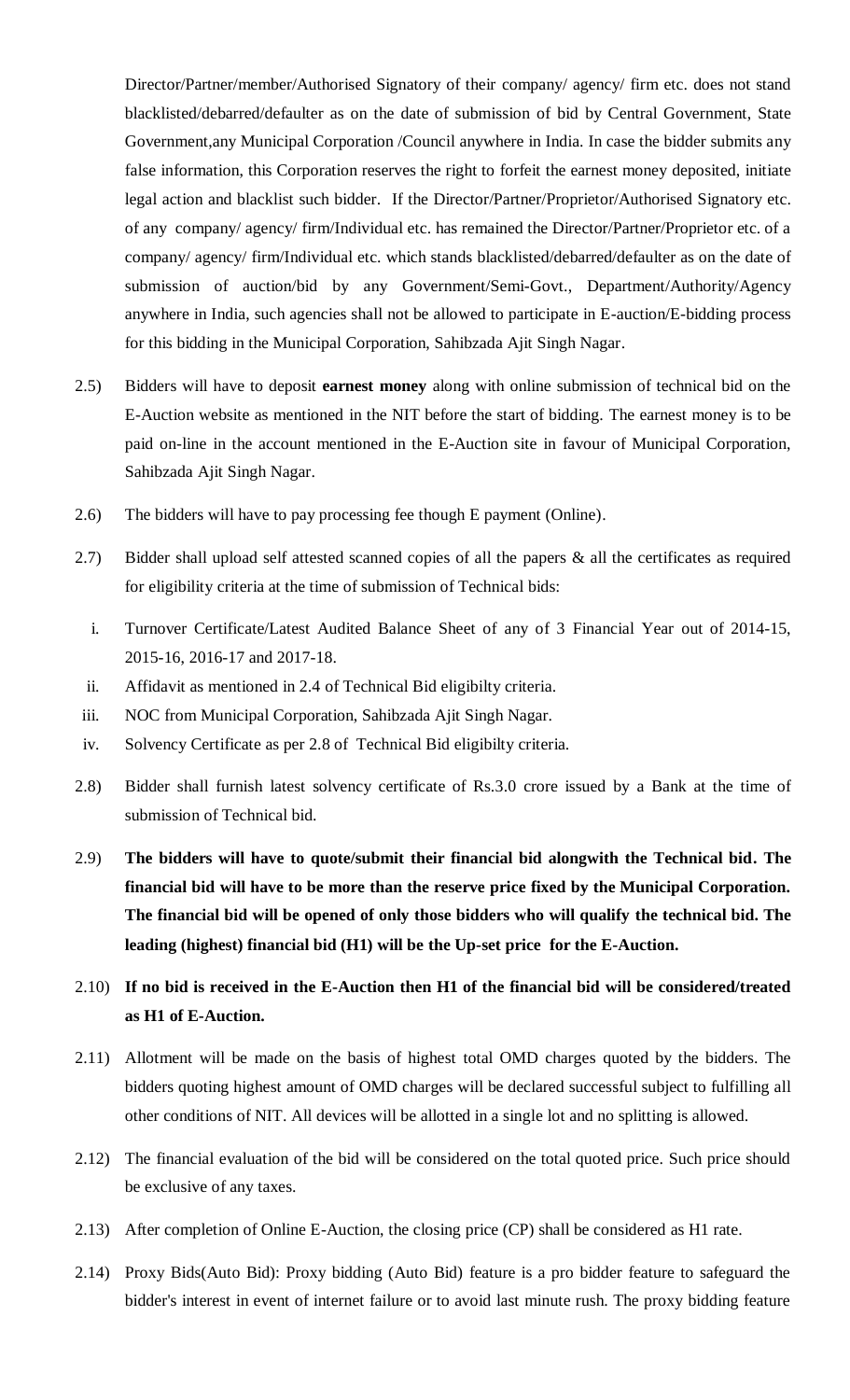allows a bidder to quote their next highest price in confirmation to the incremental value and in multiples of thereof only. There is no restriction on changing of the Auto Max Bid/value. But once Auto Max Bid/value is clicked and freezed, the same cannot be withdrawn at any point of time during the auction period. In such case, the software shall automatically bid on behalf of the bidder who has quoted the highest "maximum bid price". This obviates the need for the bidder to participate in the bidding process until the maximum bid amount is determinately reached by the other bidders and till then the manual Bid button will be disabled. When any other bidder quotes a price higher than the existing highest bid, the bidder (who had already submitted highest proxy bids) has an option to once again start participating in bidding process by quoting a price higher than the next valid bid price or the bidder may opt for auto bid again by setting new maximum bid amount. Proxy bids are fed into the system directly by respective bidder. As such, this information is privy only to the respective bidder(s).

#### **General Terms and Conditions:**

- 1) The bidders are advised to visit all the locations specified for allotment before participating in Eauction.
- 2) No person shall be allowed to submit his/ her bid or participate in the bidding unless the authorized signatory of the E-Bidder furnishes resolution on behalf of the company, authorizing him/her to sign all the documents of E-Auction on Rs.100/- stamp paper at the time of Technical bid.
- 3) The companies area allowed to participate doing a consortium or JV (Joint Venture) provided that the parent company qualifies in all the terms and conditions of the contract and all the companies of JV/consortium should submit No Due Certificate from the respective ULB of Punjab where they had ever had any contract.
- 4) No request for adjustment of previous payment / Security Deposits against the earnest money will be entertained under any circumstances.
- 5) Each prospective Bidder shall have to pay registration charges at the time of creation of his/her user ID processing fees for submission of Technical bids as mentioned on website through online payment modes.
- 6) The bidders will have to quote/submit their financial bid alongwith the Technical bid. The financial bid will have to be more than the reserve price fixed by the Municipal Corporation. The financial bid will be opened of only those bidders who will qualify the technical bid. The leading (highest) financial bid (H1) will be the Up-set price for the E-Auction.
- 7) The bidding is non transferable.
- 8) The Outdoor Media Devices (OMD) charges at which the rights will be allotted to highest bidder will be increased by 2% every year over the previous year for the first 2 years and thereafter 5% increase every year over the previous year for the remaining years. If extended further for 2 years, the OMD charges will increased further by 5% for the  $8<sup>th</sup>$  year and again 5% for the 9<sup>th</sup> year.
- 9) Where word "one sided" is mentioned against the site/ device that means only single / one side of advertisement display is allowed for advertisement.
- 10) Successful Bidder will be allowed to use the existing structure of all Unipoles, Bill-Boards, Gantries and Toilet Blocks except one Unipole located each at Kumbra Chowk, PCL Chowk, Phase7/8 Traffic light Point, Phase 3/5 Traffic Light Point and at the Corner of PSEB office on Fortis Hospital to Burail Jail road as these are to be used and kept reserved by this Municipal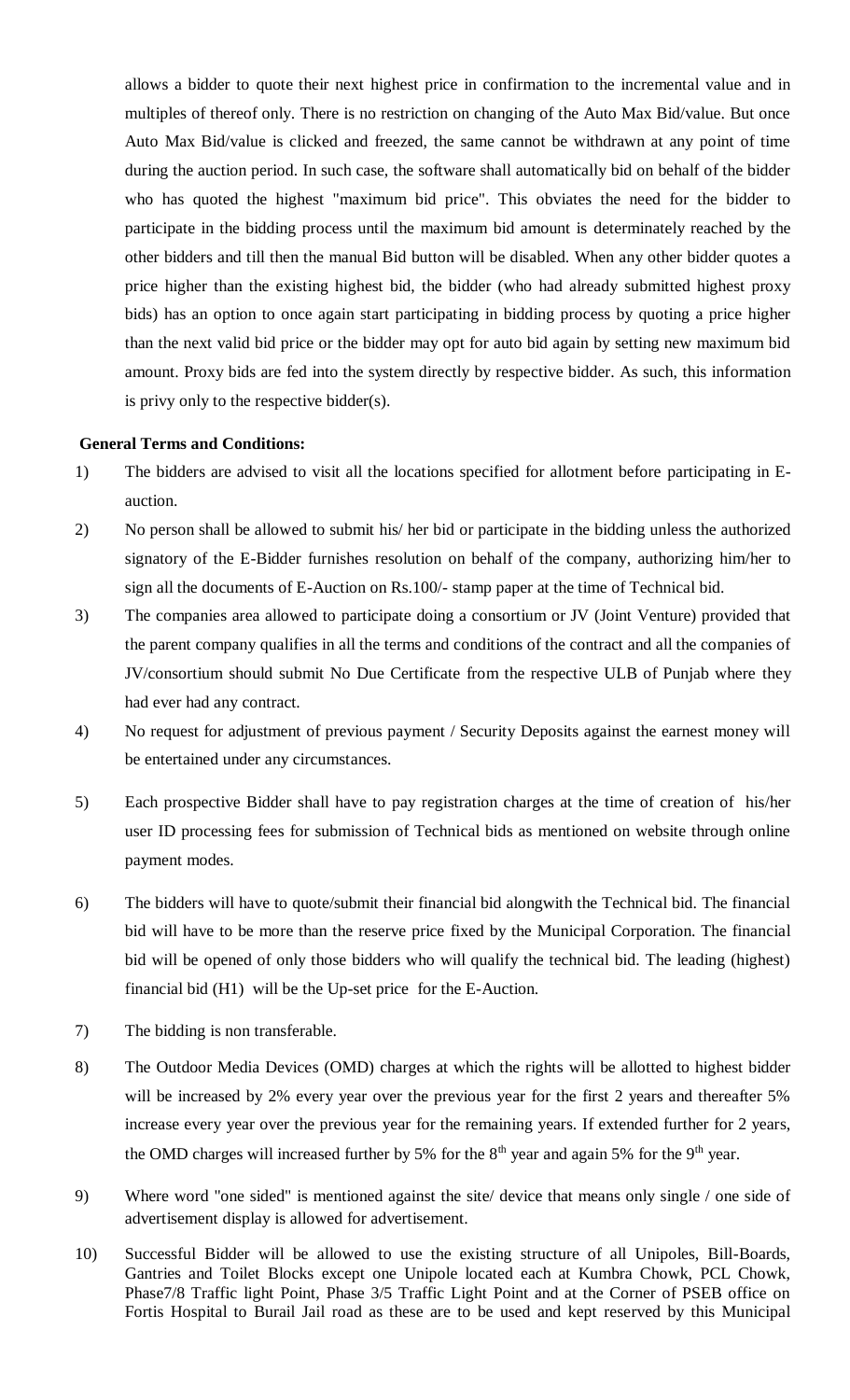Corporation to display Social message, policies of Government etc. Some of the existing OMDs and the sites where such OMDs exist are not being allotted through this E-Auction, Successful bidder will be allowed to use such OMDs, however, the shifting of these OMDs to some other site has to be done by the successful bidder at his own cost. Successful bidder will ensure that the place from where such OMDs is removed is repaired by levelling and filling it with concrete where required. If any new structure has to be constructed, that has to be constructed by the agency at its own cost as per the specifications mentioned below:-

## **The specifications for OMD structures:-**

## **a) Unipole:**

- 1. Thickness of coated stainless steel sheet for pole 6 mm.
- 2. Diameter of pole -10 inches.
- 3. Height of Pole 10 feet.
- 4. Display Panel should be made of 1.50 x 1.50 inches diameter/ size mild steel (M.S.) pipe photo frame should be made of stainless steel / coated stainless steel. Minimum weight 16 Kg.
- 5. Back side of display panel should be made of G.P.Sheet.
	- 1. Foundation Depth 4feet, width 2 x 2 feet, foundation plate size  $2x^2$  feet (made of 12 mm thickness).Top plate of unipole be of 10 mm thickness.
- **b) Billboard** Size 25 feet x 20 feet ( specification as mentioned for Unipole)

# **Above specification are just basic guidelines. This specification will have to be certified by the approved structural engineer.**

## **c) Specification of Gantries:**

- 1.Foundation : Depth- 7ft, Width 2.5x2.5ft , foundation plate 2.5x2.5 ft of 12mm
- 2. Pipe Thickness -8mm
- 3. Diameter of pipe -12 inches (Round in shape)
- 4.Display panel frame should be made of 2inches diameter pipe.

**On expiry of the contract period or on termination of contract due to any reason, these devices /structures will become the property of this Municipal corporation and the successful Bidder will not have any claim over them**.

- 11) The design of frame of Unipole and Bill Board will be as of existing Unipoles and Bill-Boards
- 12) Location of all OMDs have to be in conformity with the parameters set in the "The Punjab Municipal Outdoor Advertisement Policy 2018 and the Model Outdoor Advertisement Bylaws 2018". Therefore, the bidder should visit all the sites and check the feasibility of display of OMDs or erection of OMDs before participating in the tender. The request to change the site will be entertained only if the erection of OMDs at the pre-determined site is not feasible due to circumstances beyond the control of successful bidder and Municipal Corporation. Change of site will be allowed with the approval of Commissioner, Municipal Corporation.
- 13) Successful bidder will paste a sticker having minimum size of 6" length and 3" width on the lower right hand side of the Outdoor Media Devices (OMD) pole having the name and contact number of the licensed advertising agency, size of hoarding (space allowed for advertisement) and validity of permission granted. The Corporation shall provide a Unique Identity Number for each Outdoor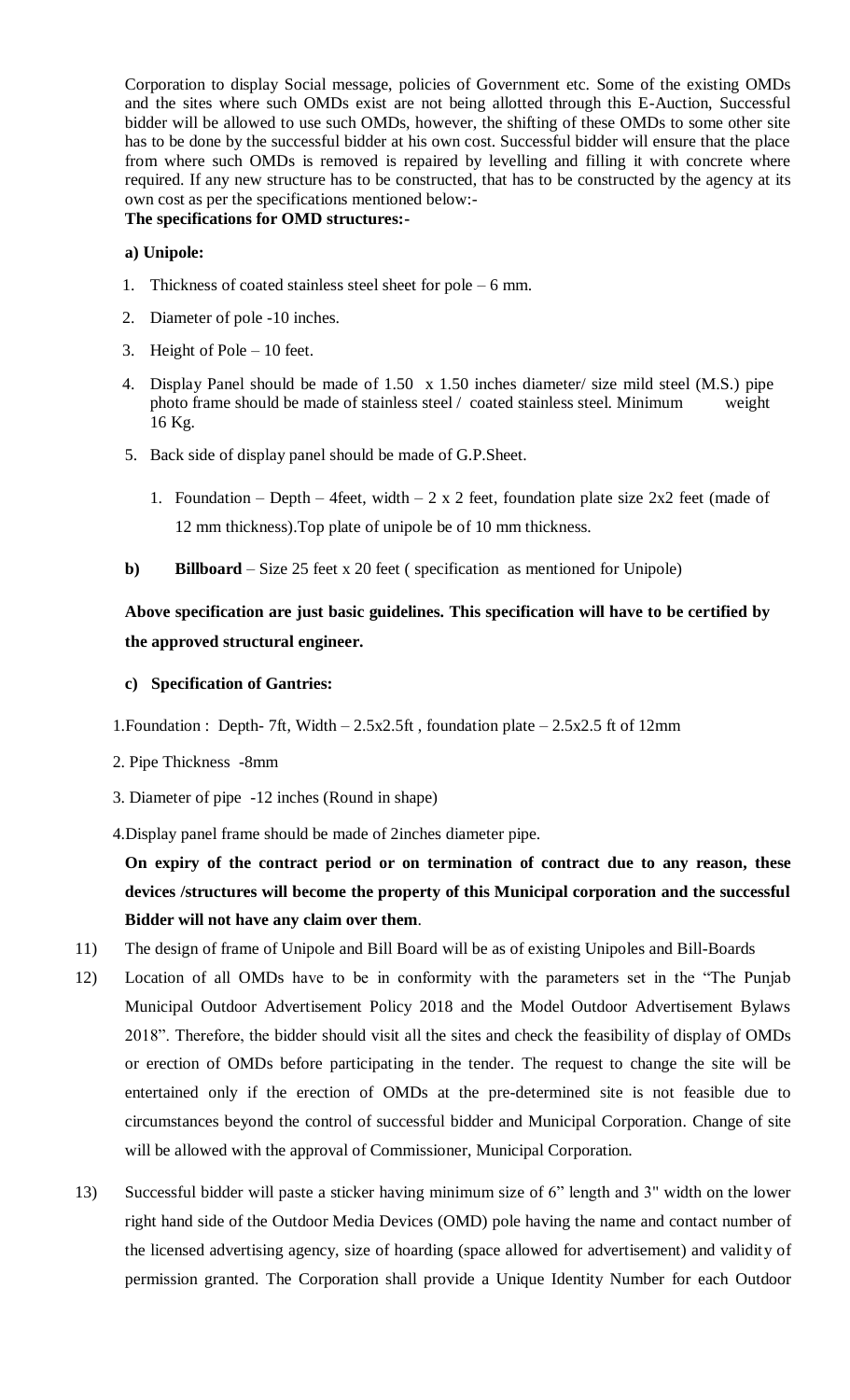Media Devices (OMD). The color of base of sticker should be white and inscription should be in green color. The violation of this condition will attract penalty @ Rs.500/- per OMD per day.

- 14) The successful bidder will be required to indemnify Municipal Corporation Sahibzada Ajit Singh Nagar for the designated Outdoor Media Devices (OMD) and activities located within the jurisdiction of this Corporation. The agency shall indemnify the Corporation against all actions, proceedings, claims, demands, costs, losses, damages and expenses which may be brought against or made upon the Corporation which arises as a result of the installation of an OMD. The agency shall keep the Corporation indemnified against all actions, proceedings, claims, demands, costs, losses, damages and expenses which may be brought against or made upon the Corporation which might arise from the existence of such OMD. The agency shall always be responsible for any injury or damage to or suffered by any person or property arising out of or relating to the display of Outdoor Media Devices (OMD) and the consequential claim shall be borne by the agency who will also indemnify and safeguard the Corporation in respect of any such claim or claims.
- 15) The successful bidder shall provide evidence of Public liability Insurance for the following types of OMD devices and activities located within the boundary of Municipal Corporation S.A.S Nagar:-
	- Category-1:- Large-format OMD mainly fixed on bill boards/Unipoles/Bypoles/variable message OMD such as LED, LCD screens etc. and Bridge/Fly-over panels/Gantries etc.
	- Category-2:- OMD mounted on Public amenities like Public toilets. Garbage collection points, flag signs etc.

During the term of the Agreement and at it's sole cost and expense, the agency shall obtain and keep (in full force and effect in the joint names of **agency** and Municipal Corporation S.A.S Nagar) a public liability insurance policy of value Rs.2 Crore for their respective rights, interests and liabilities to third parties in respect of accidental death or accidental bodily injury to persons or accidental damages to property. The public liability policy of insurance shall be for an amount of accepted price and shall be effected with and insurer approved by Government. The policy of insurance shall include a clause in which the insurer agrees to waive all the rights of subrogation or action that it may have or acquire against all or any of the persons comprising the insured. The successful bidder will produce evidence to the satisfaction of Municipal Corporation Sahibzada Ajit Singh Nagar of insurance affected and maintained by the agency for the above said purpose within 7 days of receiving a written request to do so from Municipal Corporation Sahibzada Ajit Singh Nagar.

- 16) The Successful bidder if requires installing lesser number of OMDs, he/she shall be allowed to do so but there would be no reduction in the monthly OMD charges/fees.
- 17) Municipal Corporation Sahibzada Ajit Singh Nagar may identify/create additional sites for OMD upto a maximum of 25% & will get the site approved from ARC. If ARC approves the site, the agency will be allowed to create the site/sites. For such sites, the agency will have to pay the charges on prorata basis.
- 18) The Succesful bidder can request to increase the size of the OMD subject to approval of ARC. Pro rata extra amount shall be charged on the size increased if approved by ARC.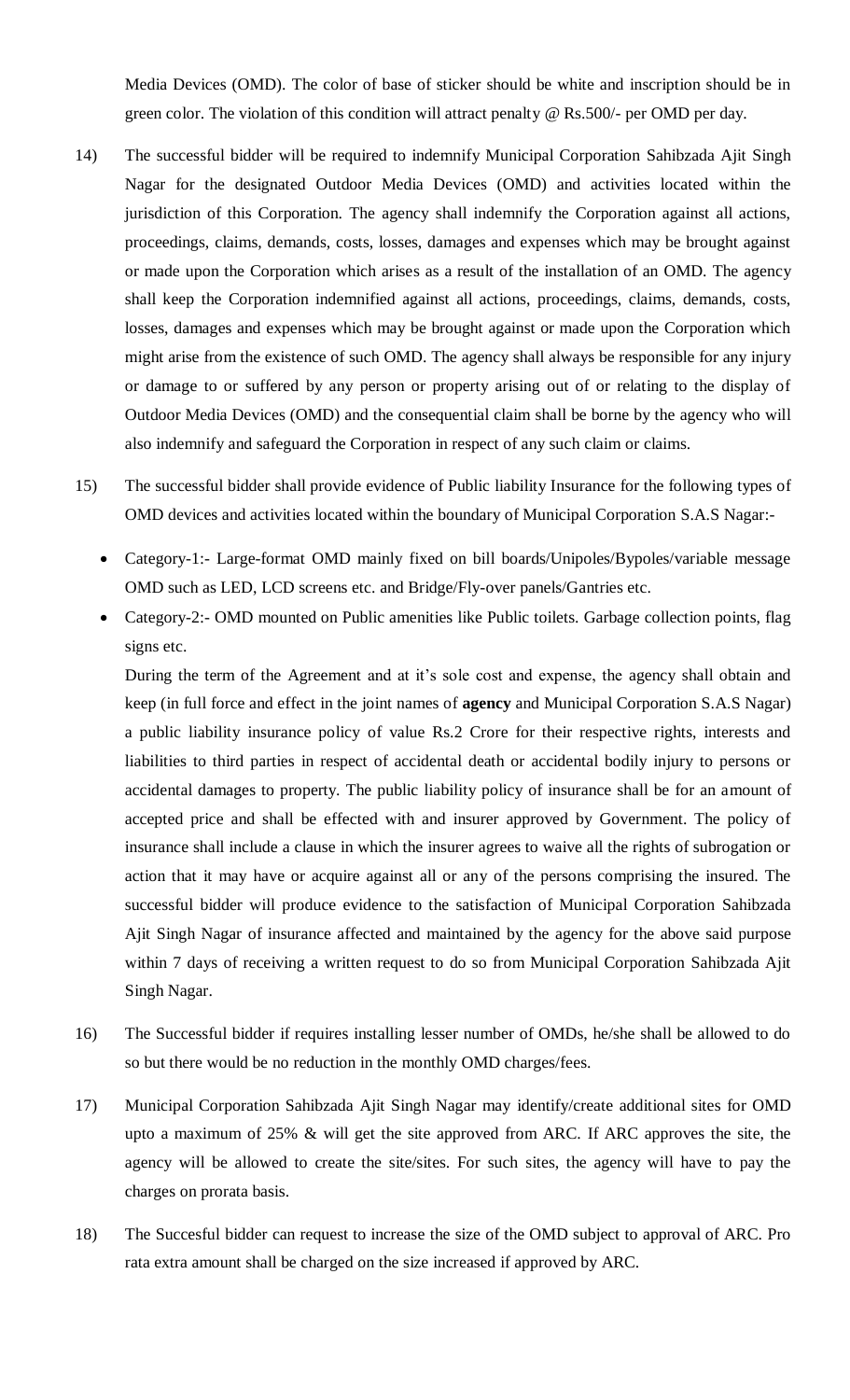- 19) In case Municipal Corporation Sahibzada Ajit Singh Nagar recommends any other mode of OMD for display of Advertisement, the same would be offered to the successful bidder on the rates as decided by Municipal Corporation Sahibzada Ajit Singh Nagar/Government. In case the successful bidder refuses to opt for these OMDs then the same will be allotted through E-Auction.
- 20) Agency will have to submit the structure safety certificate of existing OMDs that structure of the OMD is safe and is strong enough to remain in good condition for atleast 10 years. If the Structural Engineer does not declare any structure safe, it shall have to be upgraded by the bidder at his own cost to make it safe. Display of advertisement will not be allowed till such certificate is submitted.
- 21) The successful bidder will submit Bank Guarantee of the amount equal to 3 months of the bidded amount (6 months in case of Firms/Companies, its promoters, directors, partners who does not have experience in the field of Outdoor Advertising) in favour of Municipal Corporation S.A.S Nagar as security which shall remain valid till the enforcement of agreement alongwith refundable security equal to 3 months of the bid amount, which shall be adjusted alongwith EMD at the end of the tenure to be submitted within 15 days of receiving the allotment letter. The successful bidder shall pay the OMD charges monthly in advance before  $10<sup>th</sup>$  of every month for which the successful bidder will have to submit 84 post dated cheques each bearing the date before  $10<sup>th</sup>$  of concerned month and of an amount equal to the monthly OMD charges of the concerned month. **These cheques will have to be submitted within 15 days of receiving the allotment letter.**
- 22) The Earnest Money of the successful bidder will be retained and adjusted at the end of the tenure. If the first successful bidder does not submit the Bank Guarantee and security (as per above Point 21 of General Terms and Conditions of this document) and does not deposit one month's OMD charges in advance within the Moratorium period (as described in Point 24 of General Terms and Conditions of this document) of 1 month, the Earnest Money will be forfeited and company will be blacklisted. The Earnest Money of all other unsuccessful bidders will be returned online.
- 23) Any delay in payment of OMD Display Charges shall entail payment of interest @ 18% per annum on the amount outstanding for the days of default. Delay beyond 30 days from the due date will be treated as a default. In such case Municipal Corporation Sahibzada Ajit Singh Nagar can forfeit the Bank Guarantee and terminate the agreement without any prior notice.
- 24) The Agreement shall be executed within 15 days of issue of LOI. One month from the Agreement shall be the Moratorium period. In the  $2<sup>nd</sup>$  month the vendor shall pay an amount equal to 50% of one month OMD charges. From the 3<sup>rd</sup> month onwards 100% OMD charges shall be payable. The moratorium period is to submit Bank guarantee, security, OMD display charges, post dated cheques of OMD charges and GST etc. and installation of OMDs.
- 25) Agency will take over all the existing structures of Unipoles, Gantries, Bill-Boards and Toilet Blocks which the successful bidder will be allowed to use and check that these are in conformity with the provisions of "The Punjab Municipal Outdoor Advertisement Policy 2018 and the Model Outdoor Advertisement Bylaws 2018". If any existing structure is not in conformity to this Policy and Byelaws, the successful bidder shall have to make them so by shifting / tilting the structure at his own cost and no grace period or remission in OMD display charges will be given for doing this.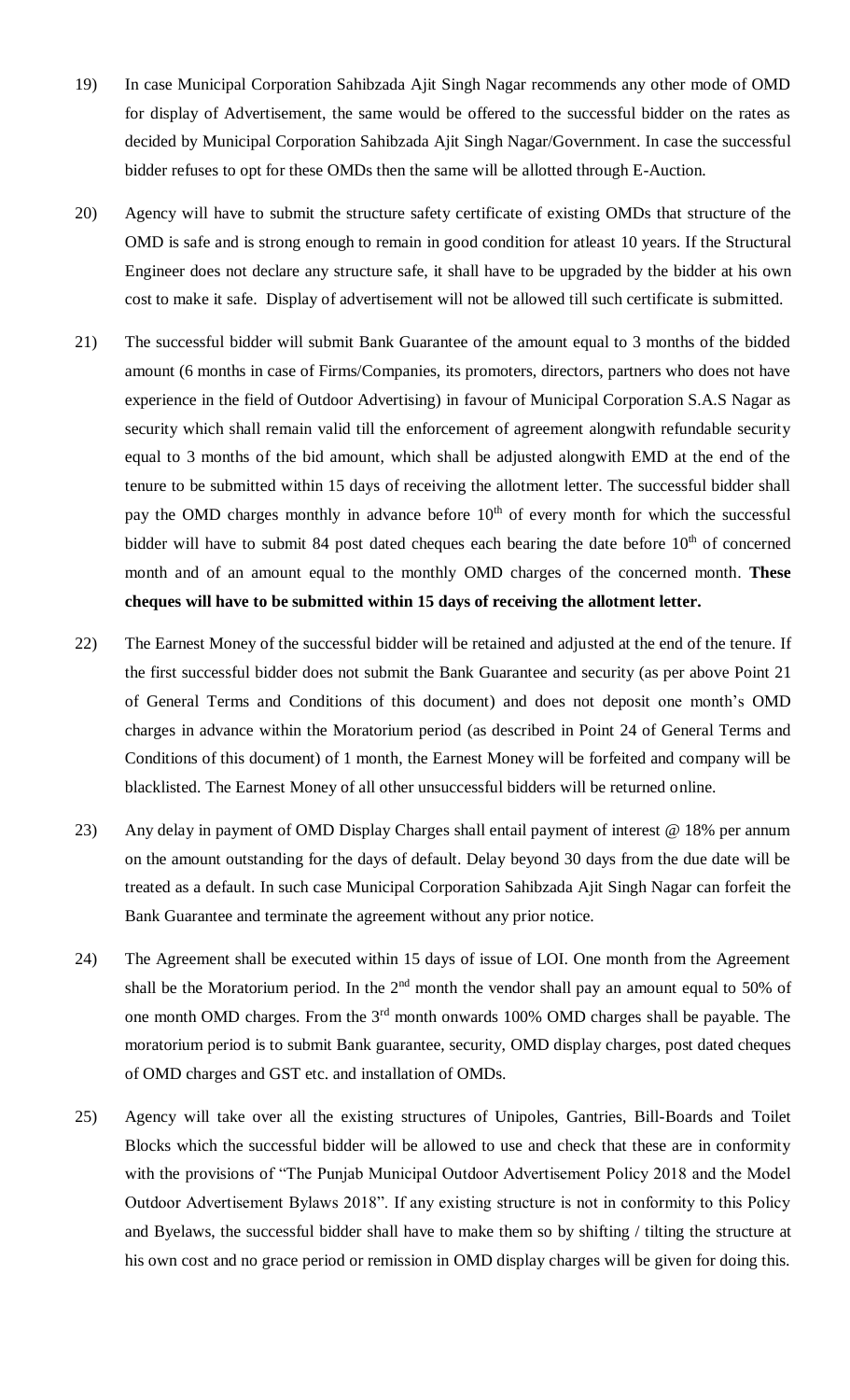On expiry of contract period the agency will hand over all the structure to this Municipal Corporation in proper condition.

- 26) The bidder will have to quote the amount in figures and words clearly.
- 27) The successful bidder will have to sign an agreement with this Corporation regarding the work allotted on Rs 300/- non - judicial stamp paper within seven days from the date of receipt of letter of intent.
- 28) The allotment will be made without prejudice to the right of others.
- 29) The successful bidder shall remove the advertisement displayed on the Outdoor Media Devices (OMD) immediately on the expiry of allotment period or on termination of contract due to any reason and all Outdoor Media Devices (OMD)installed by the agency will be the Property of Municipal Corporation, S.A.S Nagar. Bank Guarantee will be refunded / released only after clearance of dues, submission of NOC from the electricity department and inspecting all OMDs that should be in good shape.
- 30) The successful bidder shall not exhibit any display, which affect public morality, or hurt the sentiments of any caste, creed or religion, are obscene and also the displays which are banned by the Central and state Government. If the agency displaced such a commercial or non-commercial media, a penalty of Rs. 50,000/- will be imposed and the same will be removed without giving any notice.
- 31) During the period of contract, if necessitated for carrying out repairs, maintenance, laying of power lines, widening of road/ pavements or for any other purpose or reason, the OMD has to be removed in public interest or for any other reason/ purpose, alternate site shall not be allotted to the contractor in lieu of the site, In such case the agency will be given remission in the OMD display charges on prorata basis for the relevant period.
- 32) Municipal Corporation will not be liable / responsible for any damage or accident caused to the advertisement and to its material due to any act of nature, any unforeseen act, on account of any failure on the part of advertisement mechanism or any reason whatsoever.
- 33) If the successful bidder fails to do or perform any contractual obligations as per terms and conditions of the contract, Municipal Corporation may do or cause the same to be done and recover the cost of doing from the agency without prejudice to any other right on account of such default.
- 34) The successful bidder shall take proper care of OMDs to avoid any untoward incident and also to ensure public safety and security. The maintenance shall be at the risk and cost of the successful bidder during the period of contract. The Corporation is not liable to pay any compensation for any damage to property or any loss of life.
- 35) If any doubt arises as to the interpretation of any of the general or special condition mentioned in the tender notification, Schedules or Agreement, the decision of the Commissioner, Municipal Corporation, Sahibzada Ajit Singh Nagarshall be final and binding on the tenderers / bidders.
- 36) The successful bidder and his/ her agent shall observe, perform and comply with provisions of the Punjab Municipal Corporation Act- 1976, The Punjab Municipal Outdoor Advertisement Policy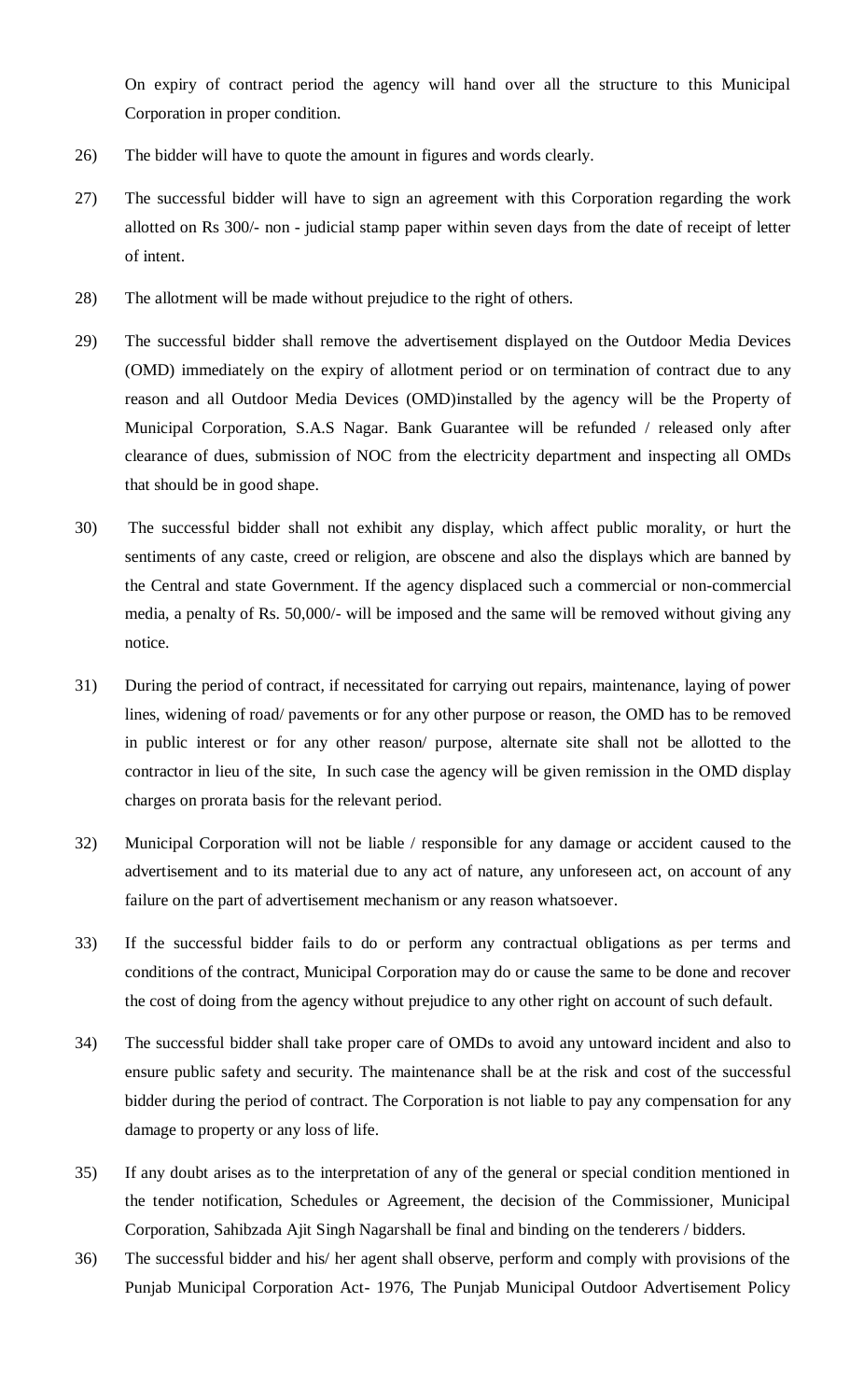2018 and the Model Outdoor Advertisement Bylaws 2018 and regulations in force from time to time.

- 37) In any dispute and differences arising out of or in any way touching or concerning this allotment, Arbitrator shall be appointed as per direction by the Government.
- 38) The authorized officer of Municipal Corporation, Sahibzada Ajit Singh Nagar will inspect the sites of Outdoor Media Devices (OMD) as and when needed.
- 39) Commissioner of this Municipal Corporation can inspect any OMD during the contract period and have the right to remove that structures (which are not in conformity with the prevailing rules and conditions of agreement) immediately without informing the licensee.
- 40) The Commissioner, Municipal Corporation, Sahibzada Ajit Singh Nagar reserves the right to accept, reject or cancel any one or all the tenders without assigning any reason.
- 41) The Successful bidder will pay Income Tax/Good Service Tax/Provident Fund/E.S.I. or any other all taxes as applicable from time to time directly to the Concerned authority.
- 42) Successful bidder will have to pay the GST or any applicable taxes on the work allotted as fixed by Central Government. This GST will be in addition to OMD display charges quoted by the bidder. If Municipal Corporation had to pay any GST on OMD charges received, the same will have to be paid by the agency to this Municipal Corporation for onward payment to Central Government. The amount of GST will have to be paid to this corporation by 1st of concerned month. If there is any delay in payment of this amount interest @ 18% per annum will be charged. If this amount is not paid by the end of month, the same will be encashed from the Bank Guarantee submitted by the bidder. For this (payment of GST), the licensee will have to submit post dated cheques for monthly payment of GST. If government increases the rate of GST at any time, the agency will have to pay the enhanced amount. GST on sale of space and display of advertisement has to be paid by agency only, meaning any liability of GST on the OMD display charges has to be borne by successful bidder.
- 43) Successful bidder has to establish an office/ Sub office in the limits of Municipal Corporation, Sahibzada Ajit Singh Nagar.
- 44) All the electricity/ water connections etc. will have to be obtained by the agency in its name at its own cost from the concerned department. Municipal Corporation will issue N.O.C. only for getting connection. At the completion of the contract, the agency will have to produce No Due Certificate from the concerned department.
- 45) The Successful bidder will have to maintain the area around the advertisement devices properly (as it was before installation) after erecting/installing the advertising devices / infrastructure at his own cost.
- 46) Poles of all gantries are to be covered with high grade green color reflective tape up to height of 5ft. from the ground , so that pole of gantry is visible to coming traffic from a safe distance.
- 47) Agency will have to keep OMDs free from defacement. Any defacement of devices will have to be removed by the agency within 48 hours.